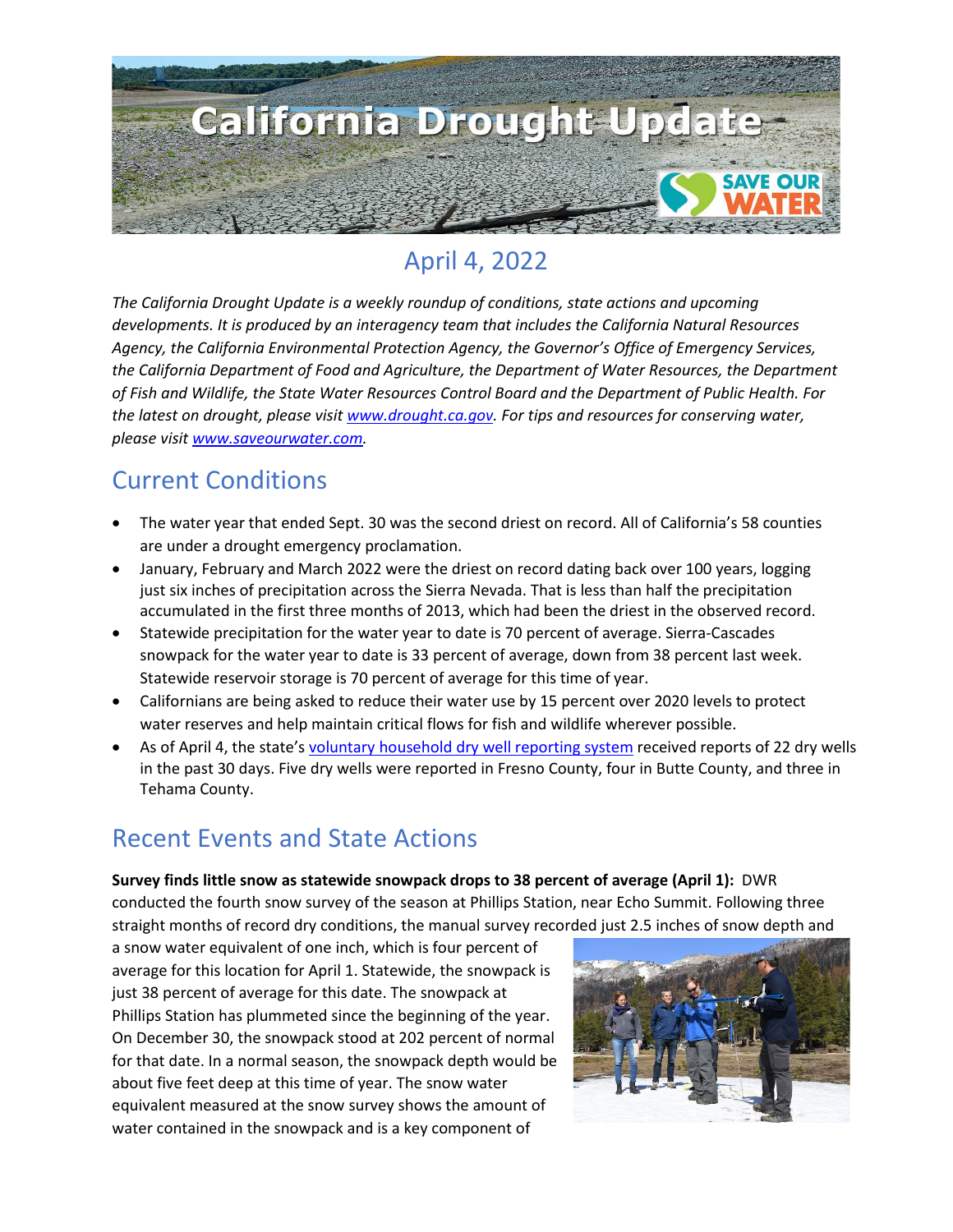DWR's water supply forecast, including anticipated runoff into the state's reservoirs. April 1 is typically when the snowpack is at its highest, however the statewide snowpack likely peaked in early March this year and the Northern Sierra snowpack peaked in mid-January. The DWR Director and Secretary for Natural Resources spoke to reporters afterward and urged Californians to conserve water.

**Reclamation revises Central Valley Project allocation (April 1):** Due to critically dry hydrologic conditions, the U.S. Bureau of Reclamation has notified Central Valley Project municipal and industrial (M&I) water service contractors that water deliveries will be reduced to public health and safety levels. Initial CVP water supply allocations were announced last month, which included a 25 percent allocation for M&I water service contactors with exception of north-of-Delta M&I contractors, who were already allocated public health and safety due to limited northern California water storage.

**Plan announced for temperature management on the Sacramento River (March 29):** Anticipating dire conditions this summer, federal and state agencies and Sacramento River Settlement Contractors agreed on a temperature management plan for Central Valley Project operations on the Sacramento



River from mid-April through November. The plan seeks to maintain winter-run chinook salmon habitat for the longest period possible and creates a target for an average water release schedule of 4,500 cubic feet per second from Keswick Dam below Lake Shasta and a target for Wilkins Slough on the Sacramento River of more than 3,000 cubic feet per second. Given this, Shasta – with a total capacity of 4.5 million acre-feet – would have a projected end of September storage of slightly greater than 1 million acre-feet.

**Governor issues drought Executive Order (March 28):** After a record-dry January, February, and March, Governor Newsom issued his fifth drought Executive Order since April 12, 2021. This latest Executive Order seeks to spur water conservation and mitigate the harm of new and deeper well drilling. The order directs the State Water Board to consider adopting emergency regulations that would require urban water suppliers to trigger locally developed water shortage contingency plans at a level that assumes a water supply shortfall of up to 20 percent. It also directs the Water Board to consider regulations to ban irrigation of ornamental grass in commercial, institutional, and industrial settings. The Water Board expects to act on both directives in June. In addition, the Executive Order directs local agencies that issue permits for new groundwater wells to consult with relevant groundwater sustainability agencies (GSA) to get written verification that a new or deeper well would not be inconsistent with local groundwater sustainability plans.

**Save Our Water offers tips to prepare your yard for summer: (March 21):** With a hot, dry summer on the horizon, the Save Our Water campaign is offering tips to get your landscape ready for ongoing drought conditions. By putting effort into projects early in the spring, Californians can help their trees, plants and flowers survive the heat this summer. Tips and tricks to maintain a beautiful, water-wise yard all year long can be found on the [Save Our Water website.](https://saveourwater.com/News-and-Events/Latest-News/Here-Are-the-Tips-You-Need-to-Prepare-Your-Yard-for-Summer)

**Curtailment adjustments (ongoing):** As drought conditions persist, the Water Board continues to monitor six critical watersheds where worsening conditions may threaten water supplies. On March 23, the Water Board reinstated curtailments for some water right holders in the Delta watershed. Interested parties can check the curtailment status of water rights in the Delta at the Board'[s website.](https://www.waterboards.ca.gov/drought/regional-drought-response/) Curtailments remain in effect in two sub-watersheds of the Delta and in the Shasta River watershed. Based on current